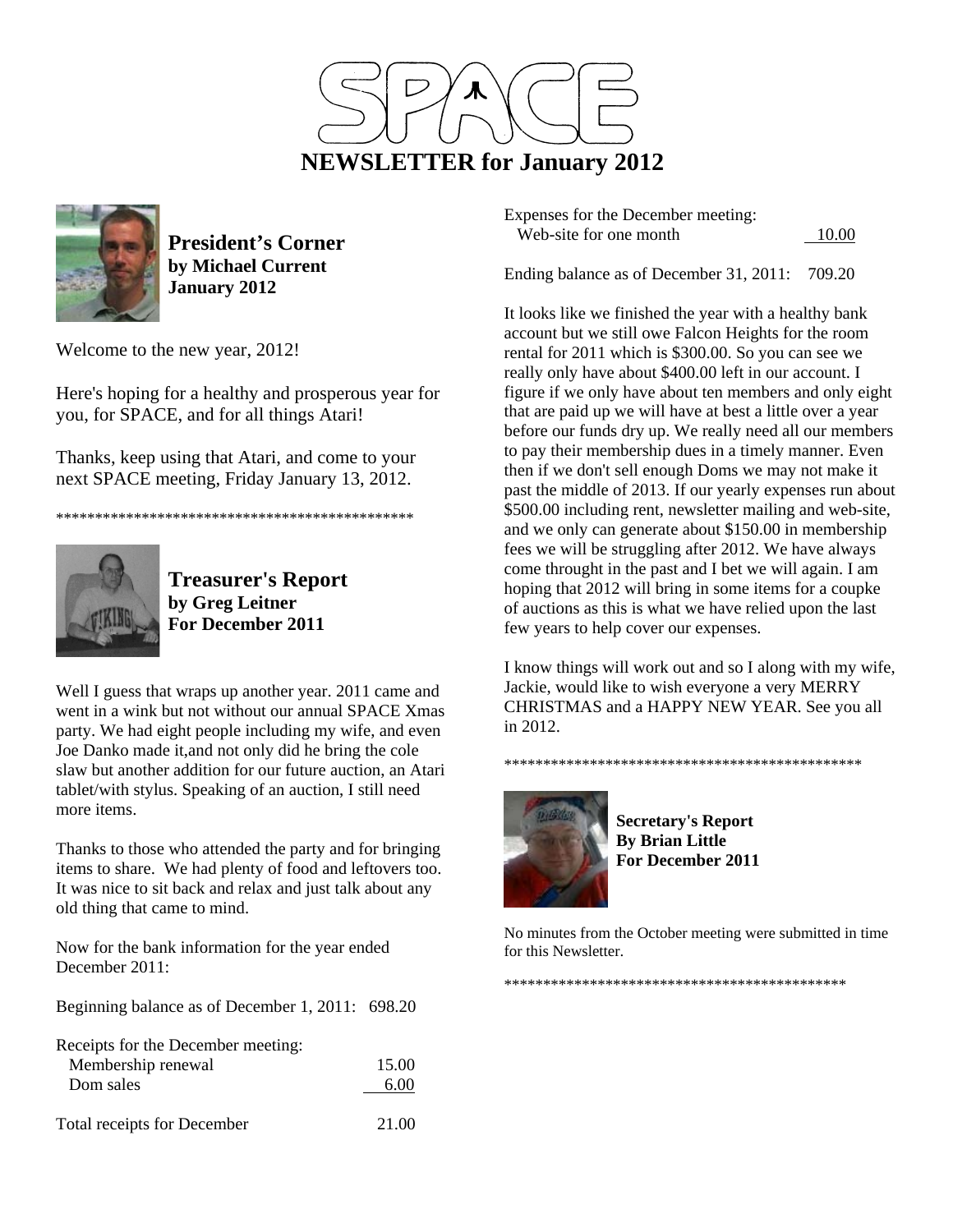From: Michael Current [michael@mcurrent.name] Sent: Tuesday, January 03, 2012 12:16 PM Subject: 8-bit winner from Sillyventure is here

8-bit winner from Sillyventure is here December 4th, 2011

 The winning 8-bit demo from Sillyventure 2011 has been released.

 It's a fantastic show from start to end with great effects, even better music and design that outmatches them both.

 The demo is called 'C-Drug' and is made by Agenda, Mad Team and Laresistance. Needs a 128 k XL or XE to work.

 » Get it from the Sillyventure 2011 download page http://dhs.nu/files.php?t=partydl&party=Sillyventure%2 02011

\*\*\*\*\*\*\*\*\*\*\*\*\*\*\*\*\*\*\*\*\*\*\*\*\*\*\*\*\*\*\*\*\*\*\*\*\*\*\*\*\*\*\*\*

From: Michael Current [michael@mcurrent.name] Sent: Tuesday, January 03, 2012 12:18 PM Subject: Christmas 2011 intro by Torment

Christmas 2011 intro by Torment December 23rd, 2011

Torment released a small Christmas intro today.

 The intro works on plain ST and feature code by Gnd, graphics by Spiny and music by Rhino.

 » Download Xmas 2011 by Torment http://files.dhs.nu/files\_demo/xmas2011.zip

\*\*\*\*\*\*\*\*\*\*\*\*\*\*\*\*\*\*\*\*\*\*\*\*\*\*\*\*\*\*\*\*\*\*\*\*\*\*\*\*\*\*\*\*

From: Michael Current [michael@mcurrent.name] Sent: Tuesday, January 03, 2012 12:21 PM Subject: Hatari 1.6.0 released

Hatari 1.6.0 released By Nicolas Pomarède on 2012-01-02

Just in time to celebrate the new year 2012, the latest version of Hatari has been released ; you can get it on http://hatari.tuxfamily.org/ or directly in http://download.tuxfamily.org/hatari/ Sources are of course available, as well as prebuilt binaries for Windows (if someone can supply an OS X version, it will be added too). Please note that Hatari is no longer hosted on berlios.de, but on tuxfamily.org. Small changelog :

- More accurate FDC emulation (correct status bits and command timings, DMA transfer by blocks of 16 bytes, floppy change detection). This should fix a lot of non working games, as well as a few demos.

- More accurate microwire clock emulation

- SCSI class 1 (ICD) command support for drives > 1 GB

- Improve shifter (add another method to do 4 pixel hardware scrolling,

better emulation for 0 byte blank line)

- Some fixes to the IKBD emulation

- Better filters and model for sound emulation

- Correct VBL timings in TT monochrome (double clicking works now)

- More cycle accurate Falcon DSP <-> CPU emulation. All the demos that

 needed 32Mhz CPU with the old CPU core in Hatari v1.5, work now at

correct 16Mhz with the WinUAE CPU core

- 030 MMU emulation with the WinUAE CPU core

- Debugger improvements : "history" command to list instructions executed before entering debugger.

- Fixed behavior of the Caps Lock key

Fixed Demos :

 Overscan Demos and Shforstv.exe by Paulo Simoes (black line at top),

 ACF - Just Bugging (FDC), Delirious Demo IV (FDC, shifter),

 Overdrive Demos - Snirkel Screen (IKBD), Oxygene - Stniccc2000 (FDC),

Cream - Madness (FDC)

Fixed Games : Superior 65 - Super Monaco GP, DBug 24 - Knightmare, Pompey Pirates 27 - X-Out, Fuzion 32 - Pang, Fuzion 108 - The Simpson, Fuzion 40 - Super Grand Prix, Fuzion 46 - Warlock, Fuzion 51 - Navy Seals, Fuzion 61 - Gods, Fuzion 78 - Carmen Sandiego, Fuzion 82 - Flight Of The Intruder, Fuzion 83 - RBI Baseball 2, Fuzion 102 - Exile, PP46 - Yolanda, Medway Boys 15 - Murders In Venice, Medway Boys 83 - Yogi Bear, BBC 2 - Platoon, BBC 39 - The Deep, Superior 71 - The Running Man, Adrenaline 24 - Demon Blue, Superior 93 - Alien Storm Fixed Misc Programs : Procopy 1.50, Terminators Copy 1.68, maxYMizer (caps lock key)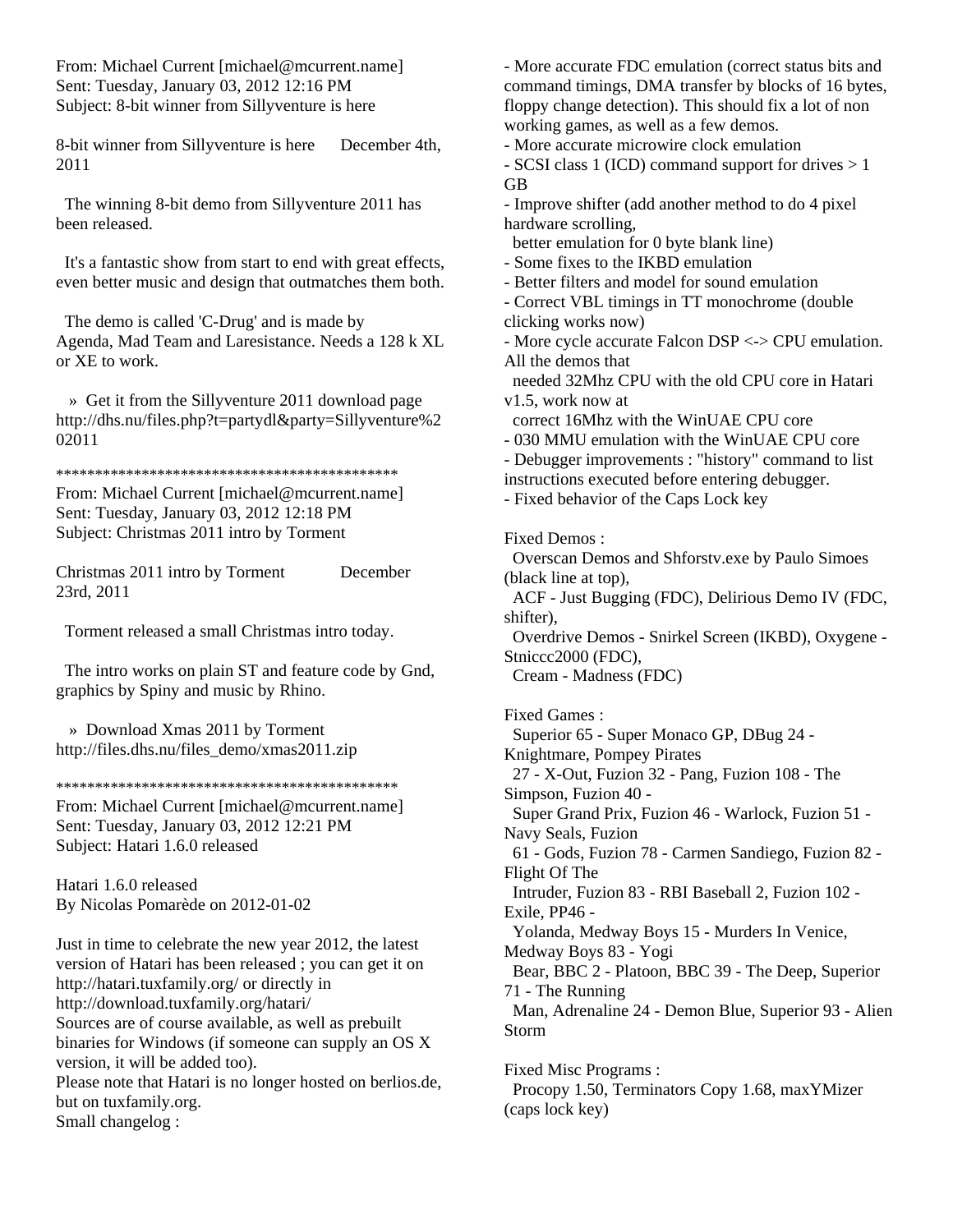For best results in STF mode, please use TOS 1.04 (TOS 1.02 is sometimes causing crashes). For STE, use TOS 1.62 or 2.06.

See release-notes.txt for the full changelog.

Thanks to all the people who worked on this version by submitting code, ideas and bug reports !

Nicolas

Link: http://hatari.tuxfamily.org/

\*\*\*\*\*\*\*\*\*\*\*\*\*\*\*\*\*\*\*\*\*\*\*\*\*\*\*\*\*\*\*\*\*\*\*\*\*\*\*\*\*\*\*\*

From: Michael Current [michael@mcurrent.name] Sent: Tuesday, January 03, 2012 2:15 PM Subject: Atari's Greatest Hits App Ignites the Kindle Fire

Atari's Greatest Hits App Ignites the Kindle Fire

LOS ANGELES, Dec. 6, 2011 /PRNewswire/ -- Atari, a leading global interactive and branded entertainment company, is heating up gaming on the Kindle Fire with the release of its best-selling Atari's Greatest Hits app. Atari's Greatest Hits has become a true app sensation, with more than 3.5 million downloads in the iTunes App Store, and rave reviews for the recently released Android version. Now, Kindle Fire owners can scratch their retro-gaming itch by downloading the Atari's Greatest Hits app currently available in the Amazon Appstore.

Atari's Greatest Hits celebrates the "Golden Age of Gaming" with a compilation of 100 popular classic arcade and Atari 2600 titles. The collection features such iconic games as Pong, Asteroids, Centipede, Missile Command, Super Breakout, Battlezone, Warlords, Tempest and Yar's Revenge, and pays homage to each of the originals with controls designed to mimic the game play Atari fans remember. In addition to single player game play, many of the titles can be played in multi-player mode through the app's Bluetooth feature.

"The Kindle Fire is one of the most buzzed about new products of the year and we wanted to make sure we met the immediate gaming needs of its huge audience with arguably one of the year's hottest titles: our Atari's Greatest Hits app," said Jim Wilson, CEO of Atari.

Kindle Fire owners who download Atari's Greatest Hits will receive Missile Command for FREE. Players can purchase 25 separate game packs for \$0.99 each or buy all 100 games for \$9.99.

For more information visit www.atari.com.

\*\*\*\*\*\*\*\*\*\*\*\*\*\*\*\*\*\*\*\*\*\*\*\*\*\*\*\*\*\*\*\*\*\*\*\*\*\*\*\*\*\*\*\*

\*\*\*\*\*\*\*\*\*\*\*\*\*\*\*\*\*\*\*\*\*\*\*\*\*\*\*\*\*\*\*\*\*\*\*\*\*\*\*\*\*\*\*\*

\*\*\*\*\*\*\*\*\*\*\*\*\*\*\*\*\*\*\*\*\*\*\*\*\*\*\*\*\*\*\*\*\*\*\*\*\*\*\*\*\*\*\*\*

\*\*\*\*\*\*\*\*\*\*\*\*\*\*\*\*\*\*\*\*\*\*\*\*\*\*\*\*\*\*\*\*\*\*\*\*\*\*